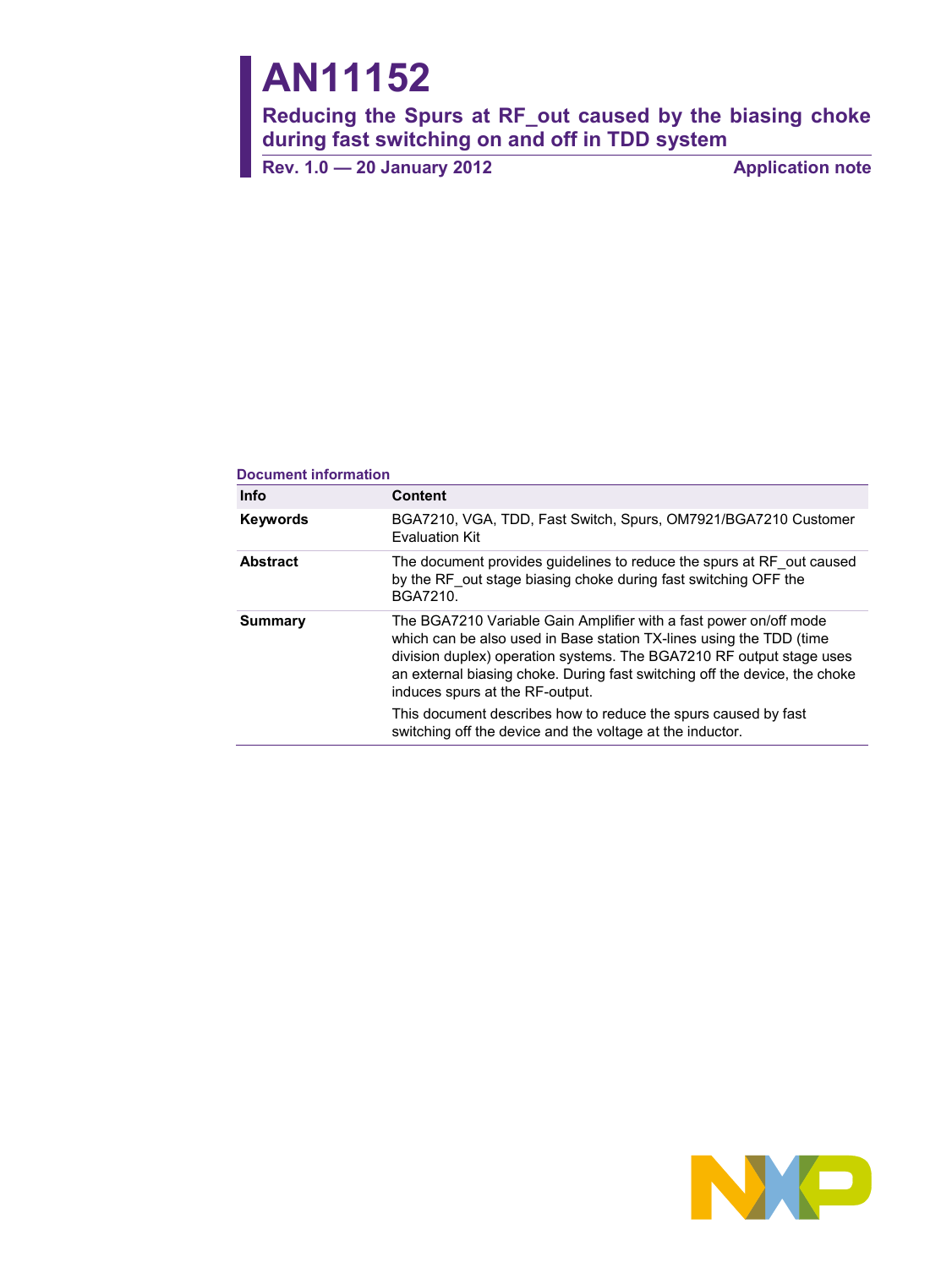**Revision history**

| <b>Rev</b>            | <b>Date</b> | <b>Description</b> |  |
|-----------------------|-------------|--------------------|--|
| $\overline{1}$<br>ن ا | 20120120    | Initial document   |  |

# **Contact information**

For more information, please visit: [http://www.nxp.com](http://www.nxp.com/)

For sales office addresses, please send an email to: [salesaddresses@nxp.com](mailto:salesaddresses@nxp.com)

AN11152 All information provided in this document is subject to legal disclaimers. © NXP B.V. 2012. All rights reserved.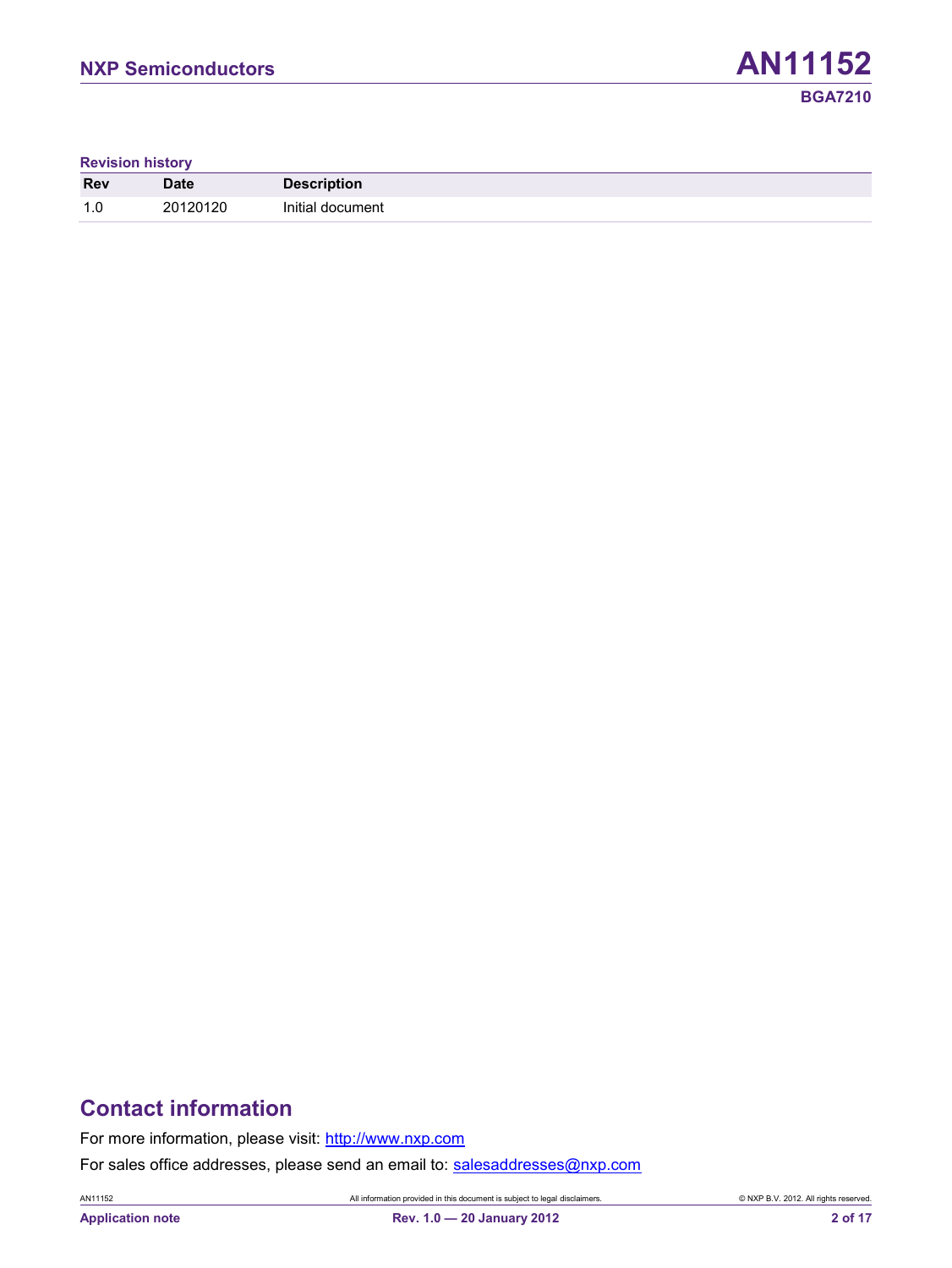### <span id="page-2-0"></span>**1. Introduction**

This document describes how to reduce the spurs at RF out caused by fast switching off (on) the device when this option is used in TDD operation systems. Measurements shown compare the performance using the original external component list (without the shunt capacitor Csh =  $0.68$  pF) with a tailored component list, which improves the switching behavior at 2.14 GHz.

The BGA7210 MMIC is an extremely linear Variable Gain Amplifier (VGA), operating from 0.7 GHz to 2.75 GHz. The maximum gain is 30 dB. It has an attenuation range of 31.5 dB. At its minimum attenuation setting it has a maximum power output of 21 dBm, an IP3o of 39 dBm and a noise figure of 6.5 dB.

The BGA7210 has been designed and qualified for the severe mission profile of cellular base stations, but its outstanding RF performance and digital SPI interfacing flexibility make it suitable for a wide variety of applications.

# <span id="page-2-1"></span>**2. Spurs at RF\_out and their root cause**

Spurs occurs at RF\_out during switching off the BGA7210. The root cause is the fast switching of the final stage of the BGA7210 for different reasons, like power saving or to have higher isolation between the RFin and RFout.

The final stage of the BGA7210 is biased by an external inductor which is also in the supply loop. As known, by fast switching off the current through an inductor, the magnetic field will induce a counter electromagnetic force which generates a voltage (spurs).

Vspur =  $L *$  di/dt

The induced voltage (Vspur) peak value and duration is dependent on the fall time of the switch off signal, inductor value, voltage, current through the inductor and the load resistance.

# <span id="page-2-2"></span>**3. Options to reduce the spurs at RF-out**

The only way to reduce the spurs is to lower the biasing inductor value L2, but that would impact the RF performance, and the matching and the insertion loss would become worse.

Of course the inductor can be damped by series resistor, but this has much more disadvantages than reducing the inductor value.

The induced voltage has two impacts on the circuit: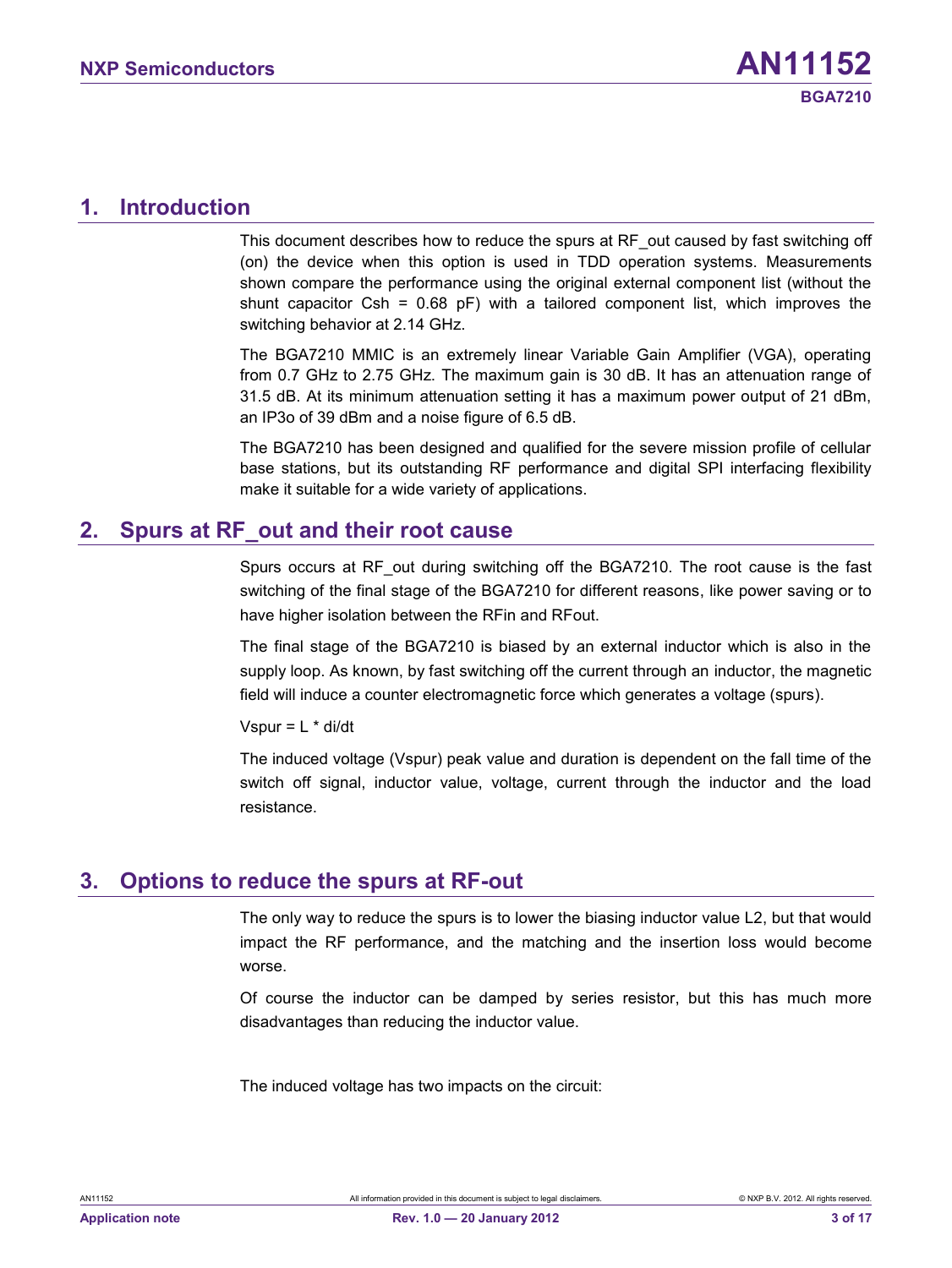- 1. Induced voltage could damage the final amplifier stage, this case is investigated (simulation and measured), and found that the BGA7210 Breakdown voltage is much higher than the measured/simulated spur voltages.
- 2. Induced voltage generates broadband spurs at the RF-out which can give EMI problems.

To reduce the spurs at RF-out a High pass filter can be used.

There are different HP-filters (Chebyshev, Butterworth, Bessel,…) and types with minimum number of capacitors or inductors.

The Chebyshev filter topology has been selected, because it has high attenuation at the stop band, low slope, and matching can be tuned, and requires a minimum value for the inductors. The choke acts as a first inductor (3.9 nH) in this filter topology and has a low inductance. This will induce less spurs than the original 22 nH biasing inductor (L2).

#### *Solving the EMI problem using HP-filter will also reduce the induced spur voltage!*

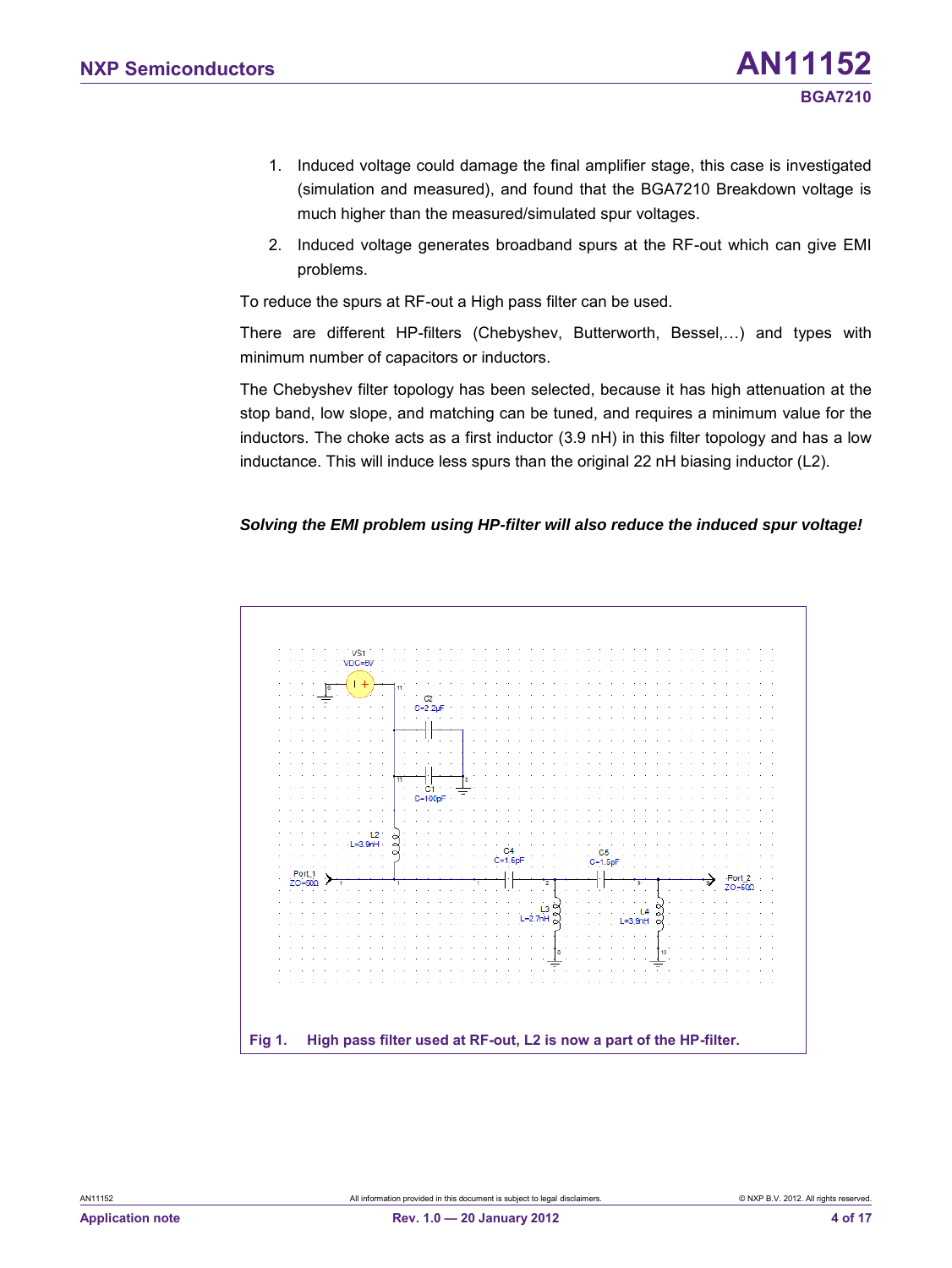

### <span id="page-4-0"></span>**3.1 S-par and linearity measurements original versus HP-filter**

| Measured at 2140 MHz | Table 1. Linearity results |                       |
|----------------------|----------------------------|-----------------------|
| Symbol               | Original                   | <b>With HP-filter</b> |
| PL(1dB)              | 20 dBm                     | $22.5$ dBm            |
| IP <sub>30</sub>     | 34 dBm                     | 34 dBm                |

Adding the HP-filter improves the PL(1dB), this can be explained by changing the output matching means improving the matching at the BGA7210 output pin.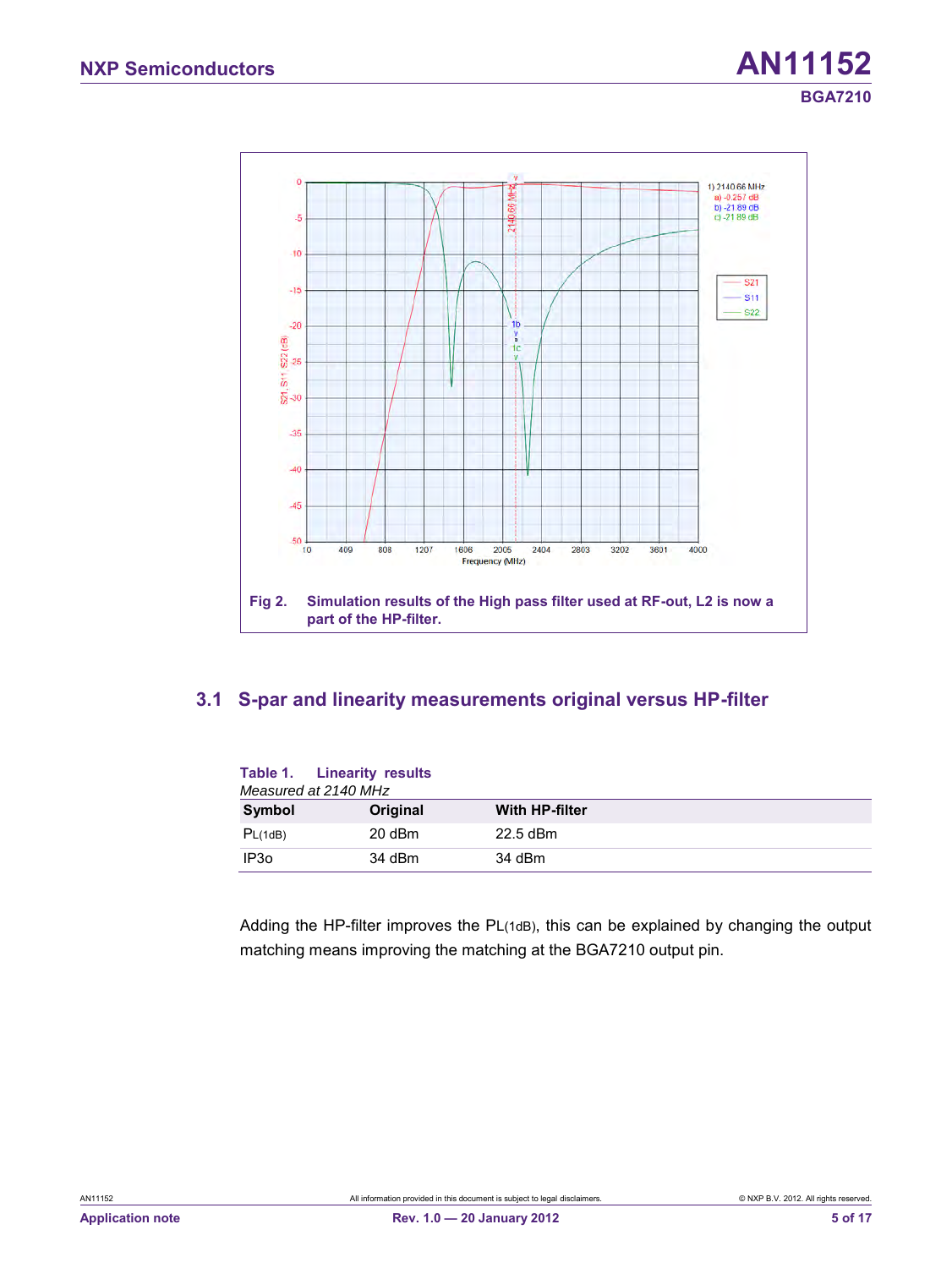# **NXP Semiconductors AN11152 BGA7210**



### <span id="page-5-0"></span>**3.2 Measurements on the Spurs at RF\_out using the original components and the proposed HP filter schematic**

Spurs are measured with the original components and with the HP-filter which reduce the spurs.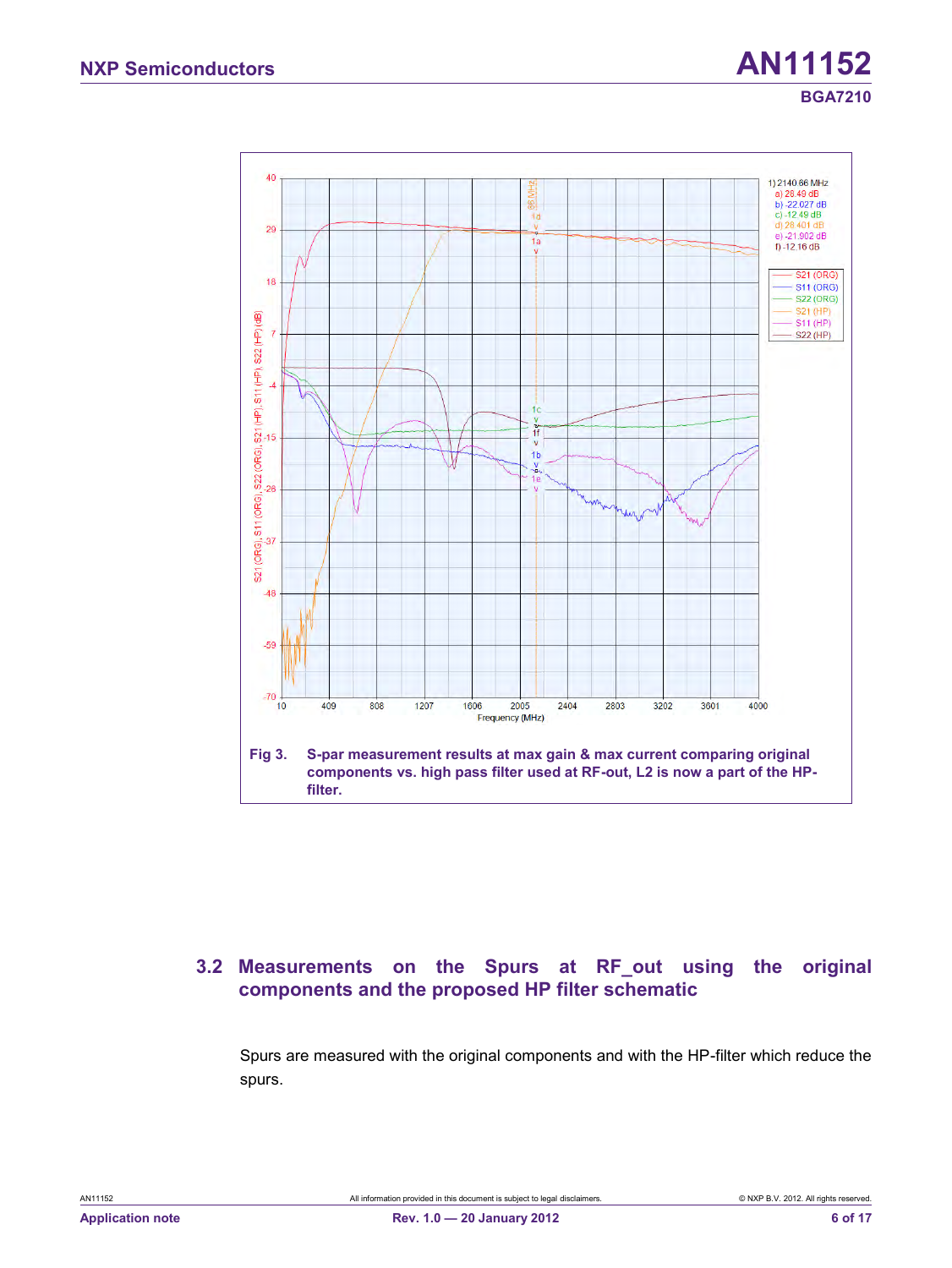## **3.2.1 Schematic and component list**

<span id="page-6-0"></span>

#### **Table 2. List of components proposed in the BGA7210 Data sheet and with the HP-filter**

| <b>Component</b> | <b>Description</b>                 | Value orginal | <b>Value HP-filter</b> | <b>Remarks</b>                    |
|------------------|------------------------------------|---------------|------------------------|-----------------------------------|
| C <sub>1</sub>   | DC blocking capacitor              | 100 pF        | 100 pF                 | Murata GRM                        |
| C <sub>27</sub>  | DC blocking<br>capacitor/HP-filter | 100 pF        | $1.5$ pF               | Murata GRM                        |
| C <sub>12</sub>  | Decoupling capacitor               | 100 nF        | 100 nF                 | Close to pin 19                   |
| C <sub>14</sub>  | Decoupling capacitor               | 100 nF        | 100 nF                 | Close to pin 17                   |
| C <sub>17</sub>  | Decoupling capacitor               | 100 nF        | 100 nF                 | Close to pin 15                   |
| C <sub>18</sub>  | Decoupling capacitor               | 100 nF        | 100 nF                 | Close to pin 16                   |
| C <sub>22</sub>  | Optional decoupling<br>capacitor   | $10 \mu F$    | $10 \mu F$             | Part of optional ripple<br>filter |
| C <sub>23</sub>  | Optional decoupling<br>capacitor   | $10 \mu F$    | $10 \mu F$             | Part of optional ripple<br>filter |
| C <sub>24</sub>  | Decoupling capacitor               | 100 pF        | 100 pF                 | Close to L <sub>2</sub>           |
| C <sub>25</sub>  | Decoupling capacitor               | 100 nF        | 100 nF                 | Close to L <sub>2</sub>           |
| C <sub>26</sub>  | Decoupling capacitor               | 4.7 µF        | $4.7 \mu F$            | Close to L2                       |
| C <sub>28</sub>  | Jumper / HP-filter                 | $0\Omega$     | $1.5$ pF               | Murata GRM                        |
| L1               | Optional inductor                  | 820 nH        | 820 nH                 | Part of optional ripple<br>filter |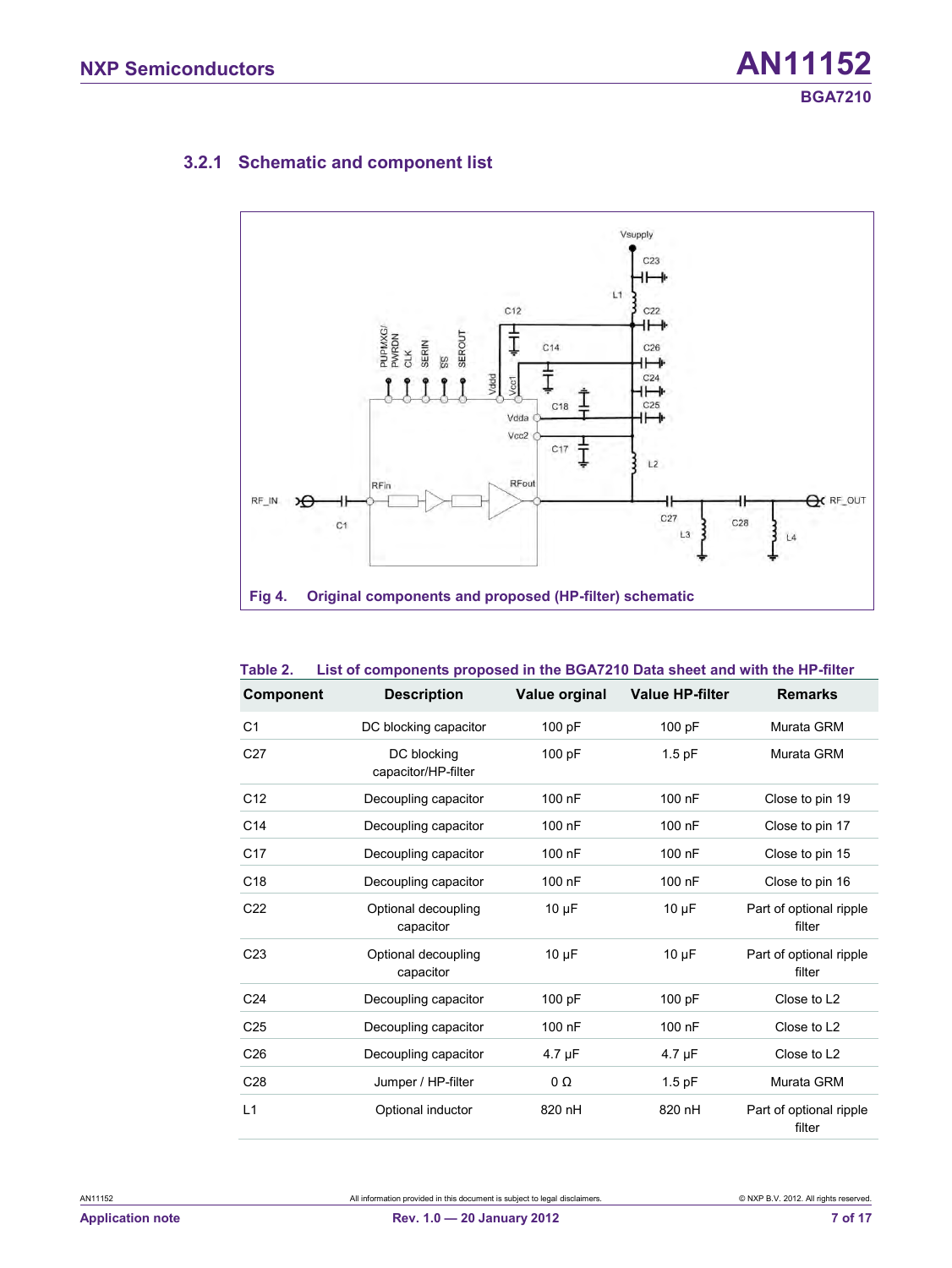| <b>Component</b> | <b>Description</b>                            | Value orginal | <b>Value HP-filter</b> | <b>Remarks</b>                      |
|------------------|-----------------------------------------------|---------------|------------------------|-------------------------------------|
| L <sub>2</sub>   | Inductor (biasing final<br>stage) / HP-filter | $22$ nH       | $3.9$ nH               | Murata LQW 18 (close<br>to RF-line) |
| L <sub>3</sub>   | HP-filter                                     | n.c.          | $2.7$ nH               | Murata LQW 18 (close<br>to RF-line) |
| L4               | HP-filter                                     | n.c.          | $3.9$ nH               | Murata LQW 18 (close<br>to RF-line) |

#### **3.2.2 Spur Measurements**

<span id="page-7-0"></span>This paragraph plots the spurs at RF-Out in time- and frequency-domain by switching BGA7210 on and off at max current and max gain setting. The switch on/off frequency at PUP-pin is set to 250 Hz, the input and output is terminated with 50 ohm.

#### **3.2.2.1 Spurs in time domain**

<span id="page-7-1"></span>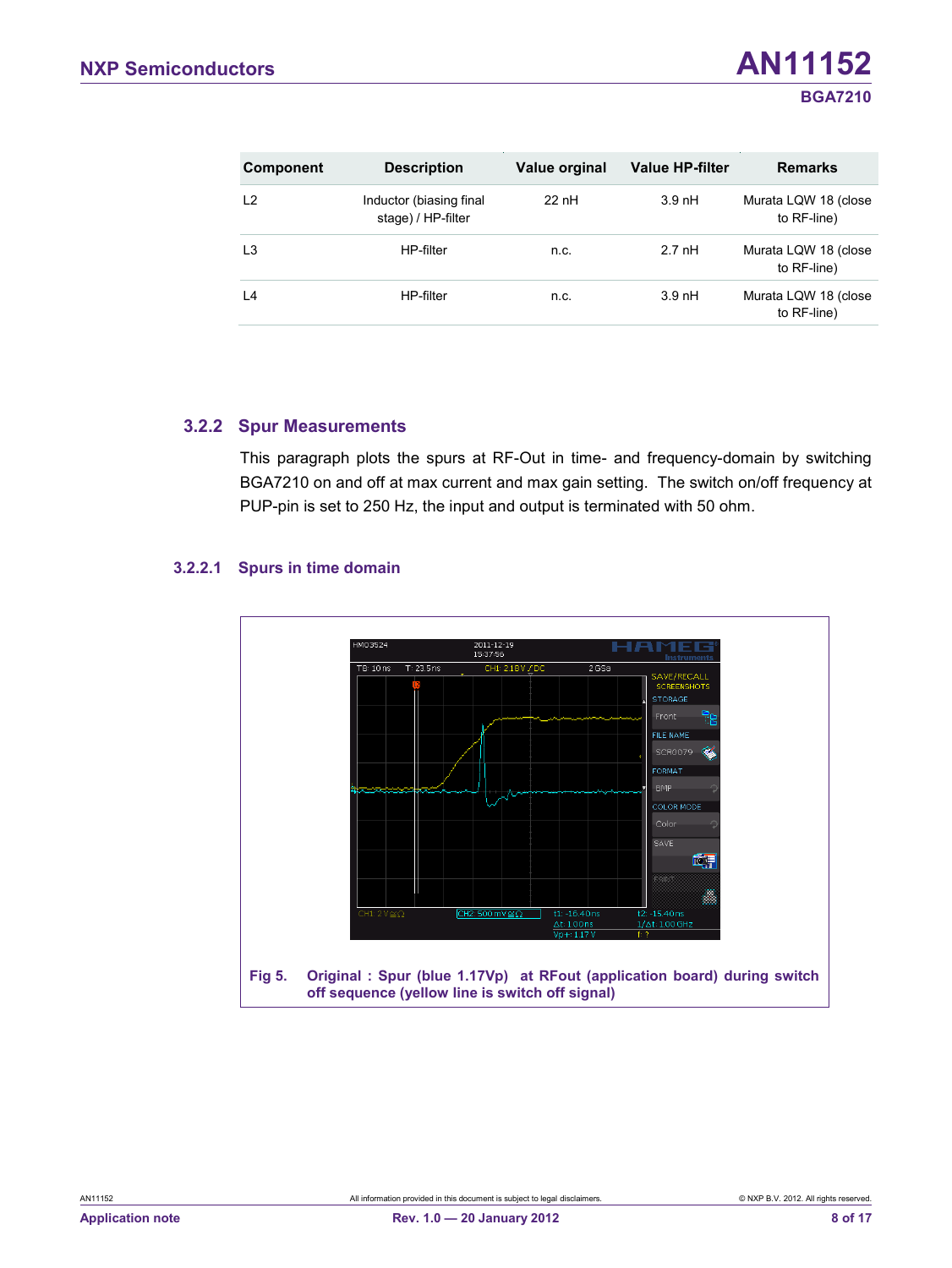

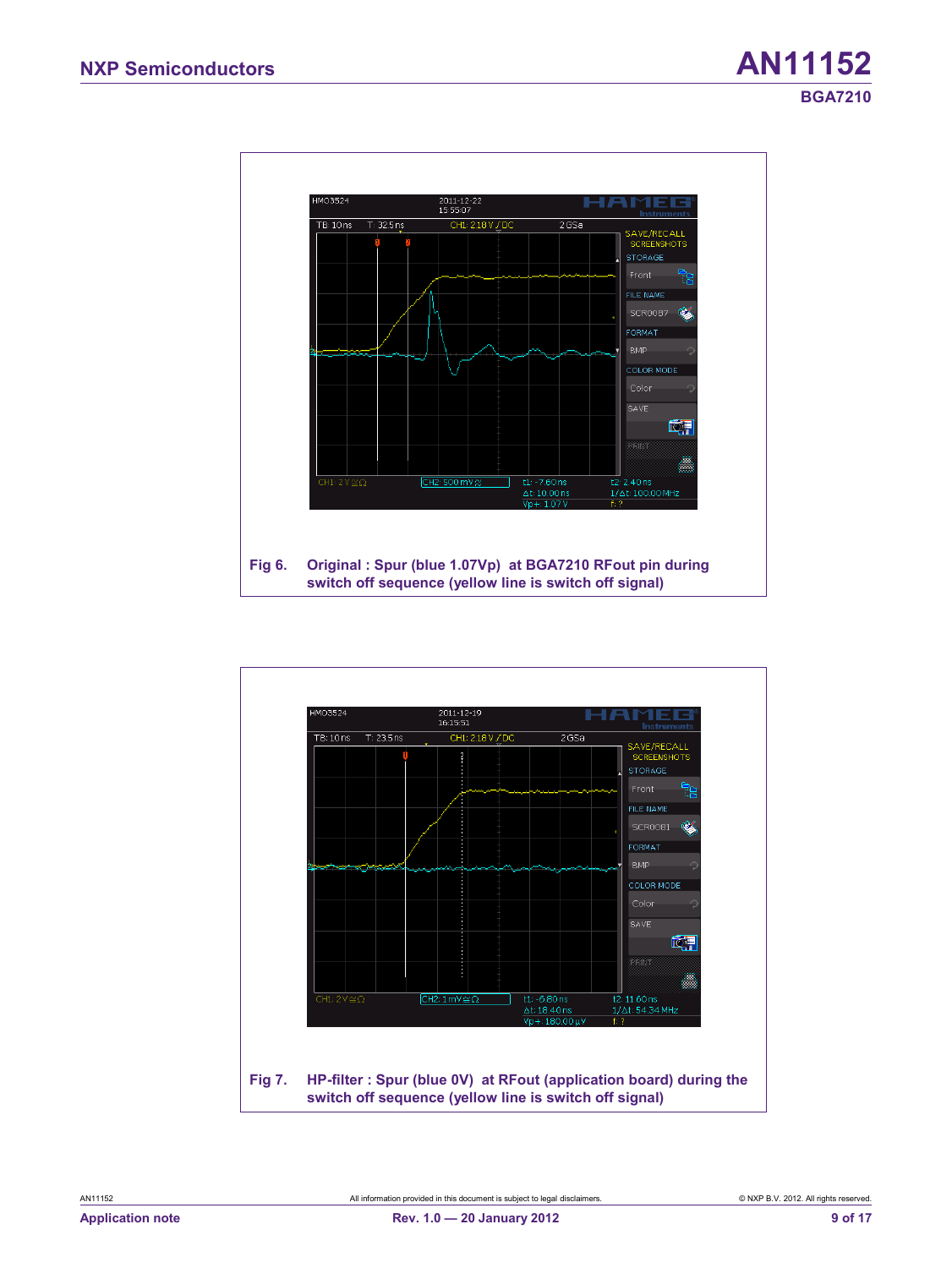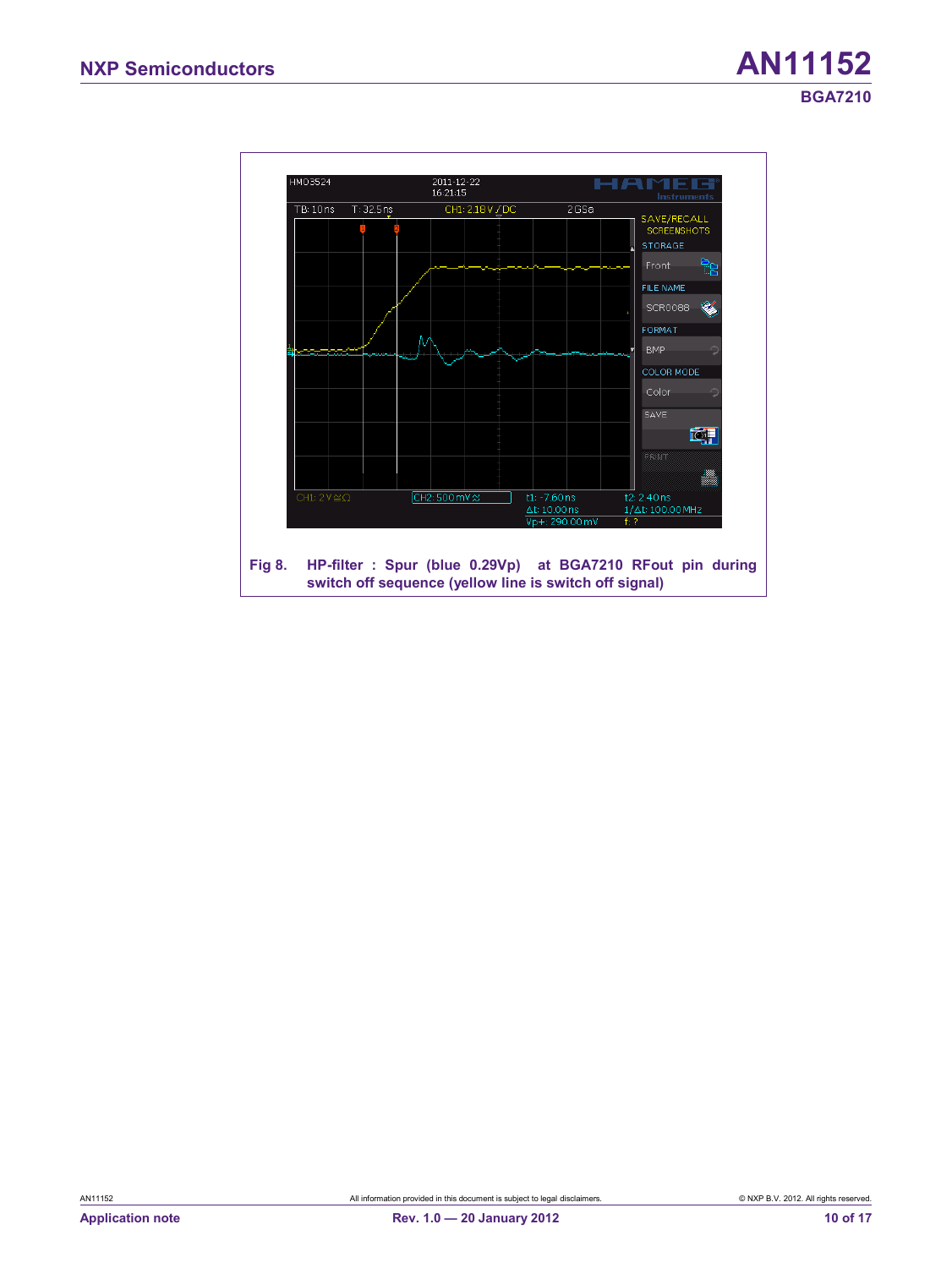#### **3.2.2.2 Spurs in frequency domain**

<span id="page-10-0"></span>

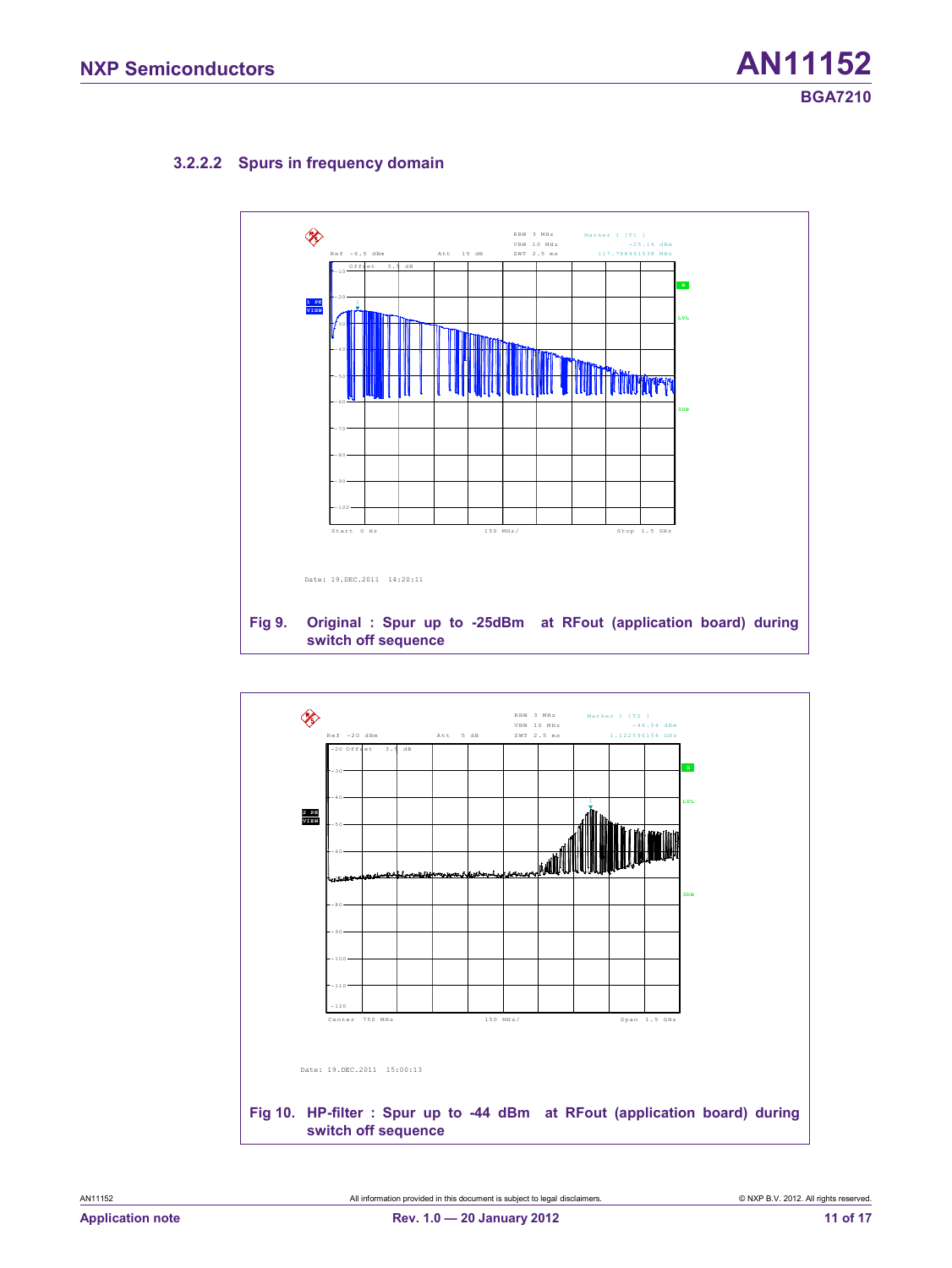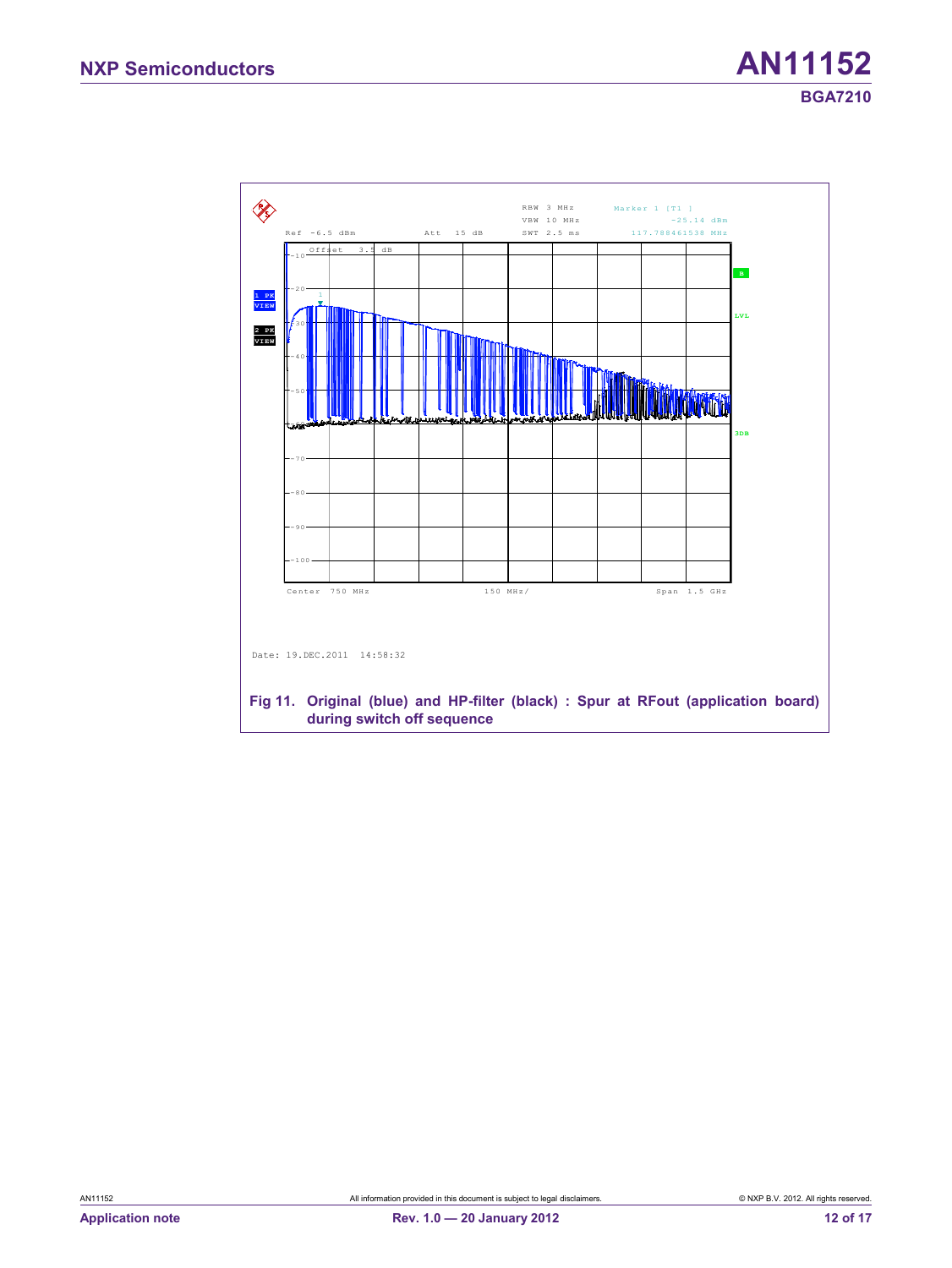#### <span id="page-12-0"></span>**3.2.3 Spurs in Time domain at -20dBm at RFin**

This paragraph plots the spurs at RF-Out in time- domain by switching BGA7210 off at max current and max gain setting. The PUP-pin is triggered with 250 Hz, the RF input is set to -20dBm and the output signal is 8.5 dBm measured with a 50 ohm RF-detector.



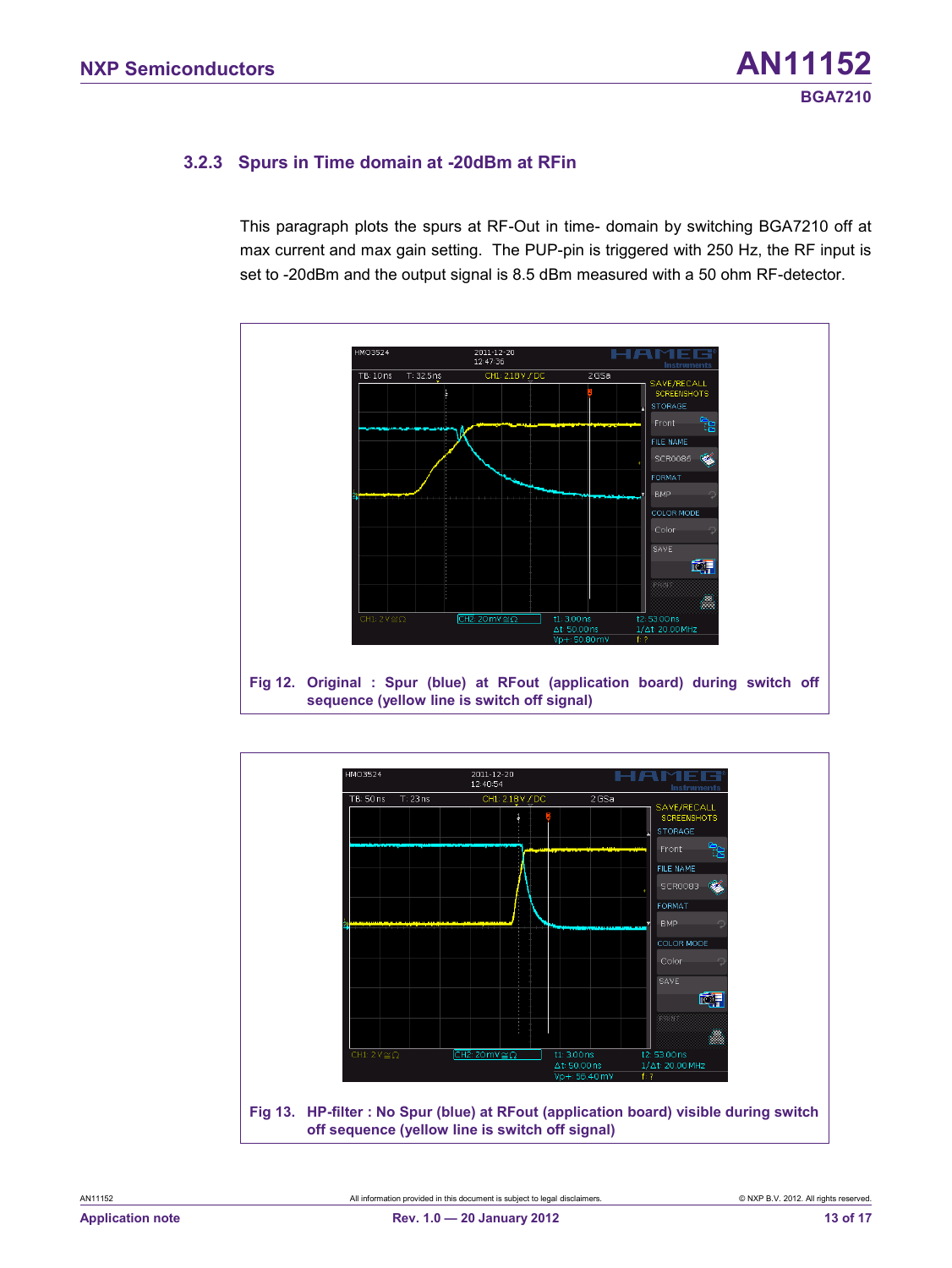# <span id="page-13-0"></span>**4. Picture proposed EVB (include HP-filter)**

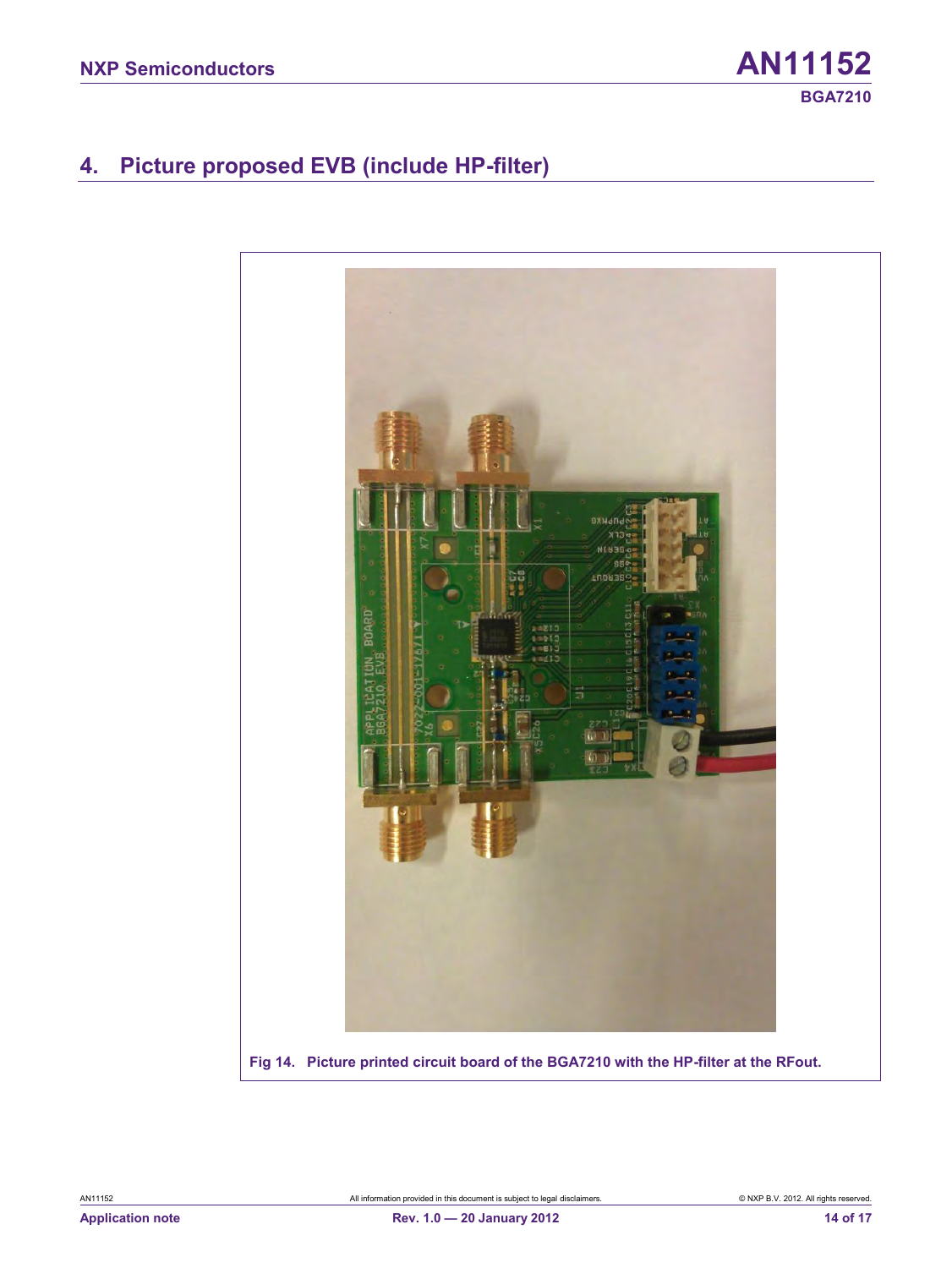# <span id="page-14-0"></span>**5. Conclusion**

Changing the biasing of the BGA7210 final stage (adding HP-filter) will improve the P1dB and reduce the spurs at RFout (both at VGA RF-out pin and after the HP-filter).

Other parameters like Spar and OIP3 will be not affected at 2 GHz.

The HP-filter in this App-Note is optimized for frequencies between 1.5 GHz and 2.5 GHz.

In case of using other frequencies the HP-filter should be adapted for your own requirements.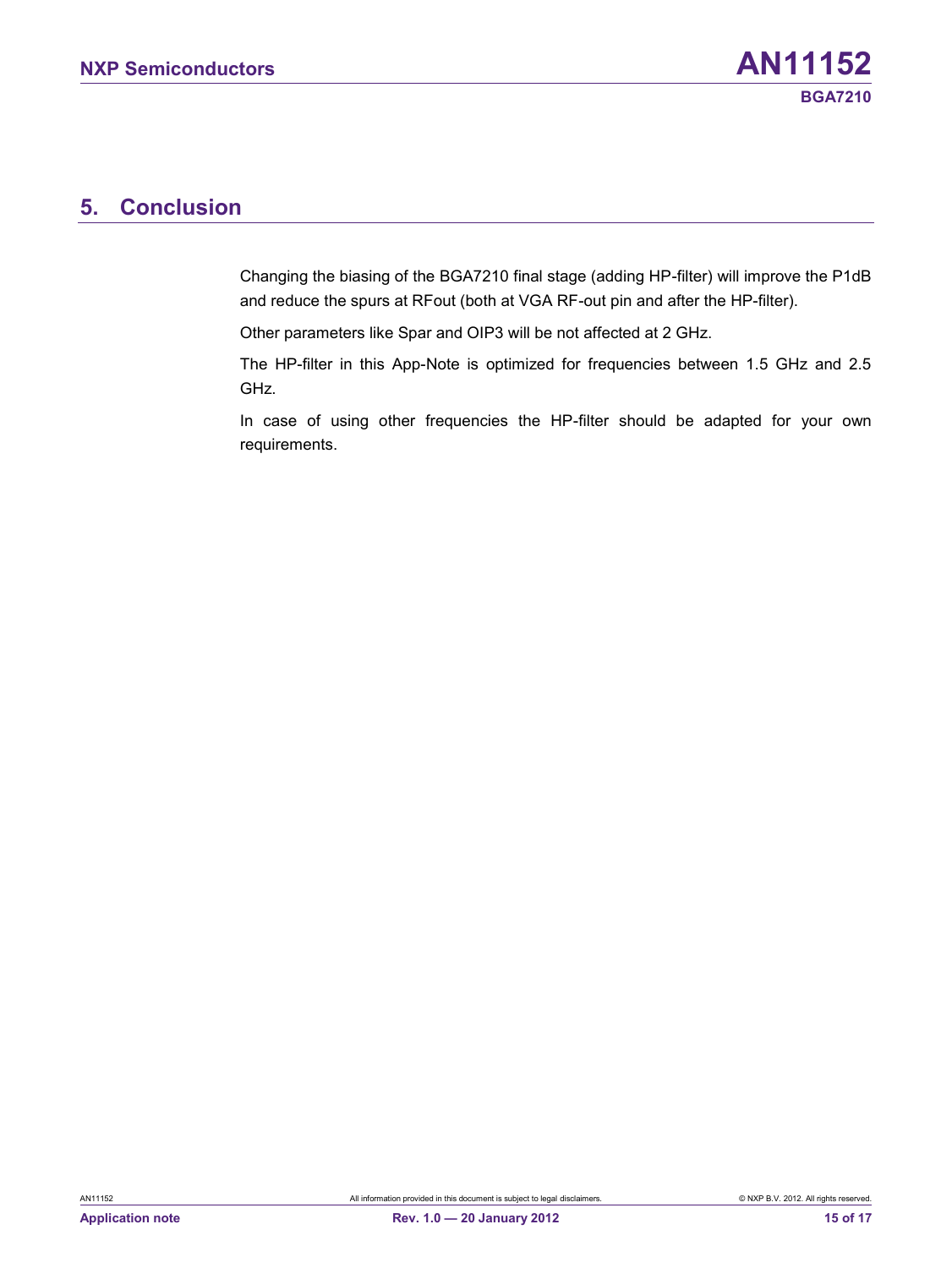# <span id="page-15-0"></span>**6. Legal information**

#### <span id="page-15-1"></span>**6.1 Definitions**

**Draft —** The document is a draft version only. The content is still under internal review and subject to formal approval, which may result in modifications or additions. NXP Semiconductors does not give any representations or warranties as to the accuracy or completeness of information included herein and shall have no liability for the consequences of use of such information.

#### <span id="page-15-2"></span>**6.2 Disclaimers**

**Limited warranty and liability —** Information in this document is believed to be accurate and reliable. However, NXP Semiconductors does not give any representations or warranties, expressed or implied, as to the accuracy or completeness of such information and shall have no liability for the consequences of use of such information.

In no event shall NXP Semiconductors be liable for any indirect, incidental, punitive, special or consequential damages (including - without limitation lost profits, lost savings, business interruption, costs related to the removal or replacement of any products or rework charges) whether or not such damages are based on tort (including negligence), warranty, breach of contract or any other legal theory.

Notwithstanding any damages that customer might incur for any reason whatsoever, NXP Semiconductors' aggregate and cumulative liability towards customer for the products described herein shall be limited in accordance with the Terms and conditions of commercial sale of NXP **Semiconductors** 

**Right to make changes —** NXP Semiconductors reserves the right to make changes to information published in this document, including without limitation specifications and product descriptions, at any time and without notice. This document supersedes and replaces all information supplied prior to the publication hereof.

**Suitability for use —** NXP Semiconductors products are not designed, authorized or warranted to be suitable for use in life support, life-critical or safety-critical systems or equipment, nor in applications where failure or malfunction of an NXP Semiconductors product can reasonably be expected to result in personal injury, death or severe property or environmental damage. NXP Semiconductors accepts no liability for inclusion and/or use of NXP Semiconductors products in such equipment or applications and therefore such inclusion and/or use is at the customer's own risk.

**Applications —** Applications that are described herein for any of these products are for illustrative purposes only. NXP Semiconductors makes no representation or warranty that such applications will be suitable for the specified use without further testing or modification.

Customers are responsible for the design and operation of their applications and products using NXP Semiconductors products, and NXP Semiconductors accepts no liability for any assistance with applications or customer product design. It is customer's sole responsibility to determine whether the NXP Semiconductors product is suitable and fit for the customer's applications and products planned, as well as for the planned application and use of customer's third party customer(s). Customers should provide appropriate design and operating safeguards to minimize the risks associated with their applications and products.

NXP Semiconductors does not accept any liability related to any default, damage, costs or problem which is based on any weakness or default in the customer's applications or products, or the application or use by customer's third party customer(s). Customer is responsible for doing all necessary testing for the customer's applications and products using NXP Semiconductors products in order to avoid a default of the applications and the products or of the application or use by customer's third party customer(s). NXP does not accept any liability in this respect.

**Export control —** This document as well as the item(s) described herein may be subject to export control regulations. Export might require a prior authorization from national authorities.

**Evaluation products —** This product is provided on an "as is" and "with all faults" basis for evaluation purposes only. NXP Semiconductors, its affiliates and their suppliers expressly disclaim all warranties, whether express, implied or statutory, including but not limited to the implied warranties of noninfringement, merchantability and fitness for a particular purpose. The entire risk as to the quality, or arising out of the use or performance, of this product remains with customer.

In no event shall NXP Semiconductors, its affiliates or their suppliers be liable to customer for any special, indirect, consequential, punitive or incidental damages (including without limitation damages for loss of business, business interruption, loss of use, loss of data or information, and the like) arising out the use of or inability to use the product, whether or not based on tort (including negligence), strict liability, breach of contract, breach of warranty or any other theory, even if advised of the possibility of such damages.

Notwithstanding any damages that customer might incur for any reason whatsoever (including without limitation, all damages referenced above and all direct or general damages), the entire liability of NXP Semiconductors, its affiliates and their suppliers and customer's exclusive remedy for all of the foregoing shall be limited to actual damages incurred by customer based on reasonable reliance up to the greater of the amount actually paid by customer for the product or five dollars (US\$5.00). The foregoing limitations, exclusions and disclaimers shall apply to the maximum extent permitted by applicable law, even if any remedy fails of its essential purpose.

#### <span id="page-15-3"></span>**6.3 Trademarks**

Notice: All referenced brands, product names, service names and trademarks are property of their respective owners.